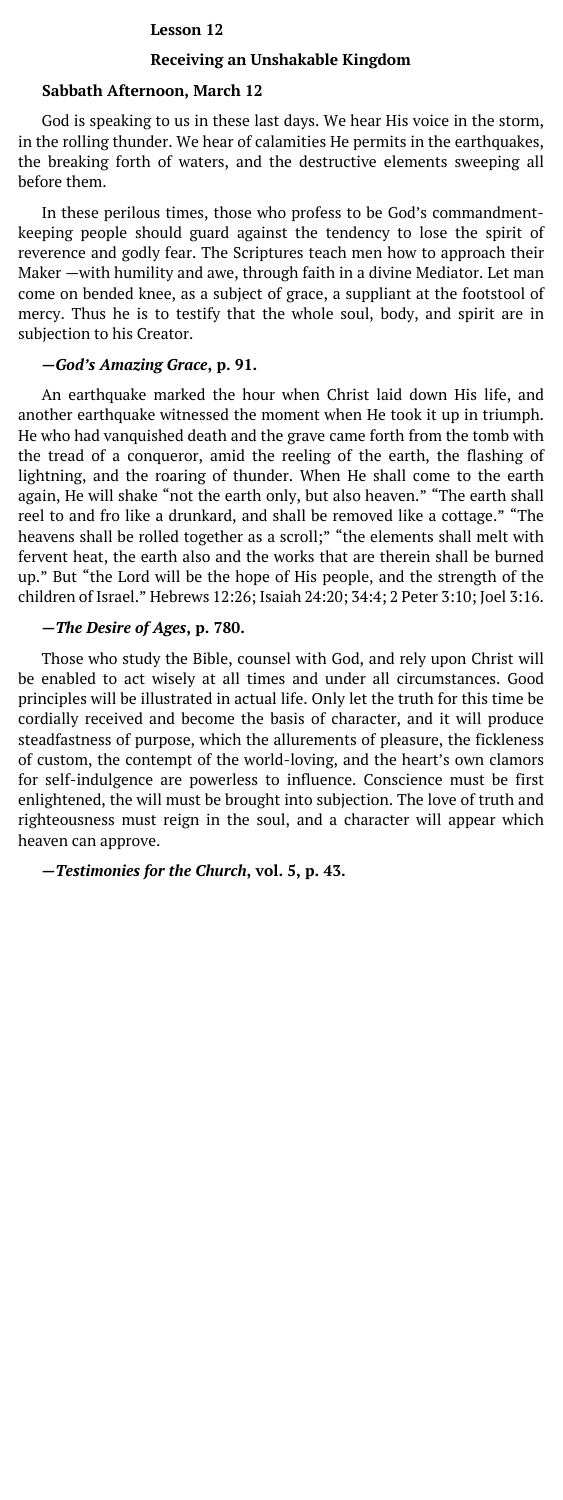#### **Sunday, March 13: "You Have Come to Mount Zion"**

Jesus is coming … in the glory of the Father and with all the retinue of holy angels to escort Him on His way to earth. All heaven will be emptied of the angels, while the waiting saints will be looking for Him and gazing into heaven, as were the men of Galilee when He ascended from the Mount of Olivet. Then only those who are holy, those who have followed fully the meek Pattern, will with rapturous joy exclaim as they behold Him, "Lo, this is our God; we have waited for Him, and He will save us." And they will be changed "in a moment, in the twinkling of an eye, at the last trump"—that trump which wakes the sleeping saints, and calls them forth from their dusty beds, clothed with glorious immortality, and shouting, "Victory! Victory over death and the grave!" The changed saints are then caught up together with the angels to meet the Lord in the air, never more to be separated from the object of their love.

With such a prospect as this before us, such a glorious hope, such a redemption that Christ has purchased for us by His own blood, shall we hold our peace? Shall we not praise God even with a loud voice, as did the disciples when Jesus rode into Jerusalem? Is not our prospect far more glorious than was theirs? Who dare then forbid us glorifying God, even with a loud voice, when we have such a hope, big with immortality, and full of glory? We have tasted of the powers of the world to come, and long for more. My whole being cries out after the living God, and I shall not be satisfied until I am filled with all His fullness.

## **—***Early Writings***, p. 110.**

Even here Christians may have the joy of communion with Christ; they may have the light of His love, the perpetual comfort of His presence. Every step in life may bring us closer to Jesus, may give us a deeper experience of His love, and may bring us one step nearer to the blessed home of peace. Then let us not cast away our confidence, but have firm assurance, firmer than ever before. "Hitherto hath the Lord helped us," and He will help us to the end. 1 Samuel 7:12. Let us look to the monumental pillars, reminders of what the Lord has done to comfort us and to save us from the hand of the destroyer. Let us keep fresh in our memory all the tender mercies that God has shown us,—the tears He has wiped away, the pains He has soothed, the anxieties removed, the fears dispelled, the wants supplied, the blessings bestowed,—thus strengthening ourselves for all that is before us through the remainder of our pilgrimage. …

And by and by the gates of heaven will be thrown open to admit God's children, and from the lips of the King of glory the benediction will fall on their ears like richest music, "Come, ye blessed of My Father, inherit the kingdom prepared for you from the foundation of the world." Matthew 25:34.

# **—***Steps to Christ***, pp. 125, 126.**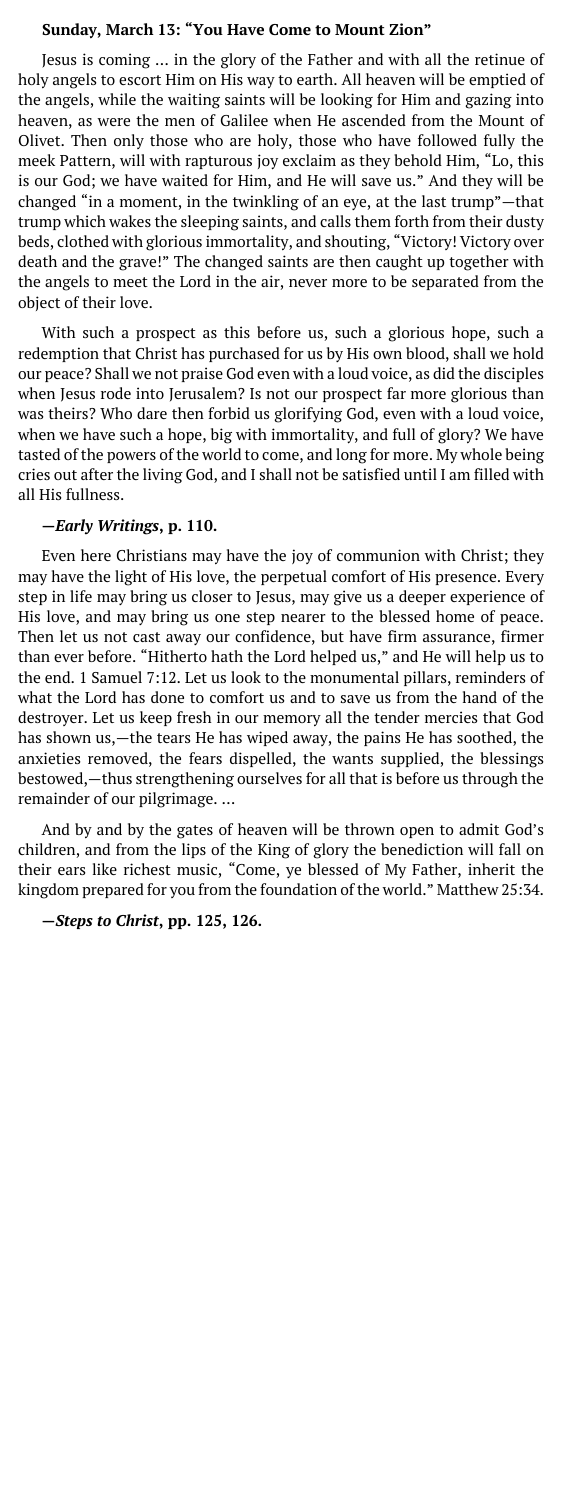#### **Monday, March 14: You Have Come to God, the Judge of All**

The gospel message proclaimed by Christ's disciples … pointed forward to His second coming in glory to redeem His people, and it set before men the hope, through faith and obedience, of sharing the inheritance of the saints in light. This message is given to men today, and at this time there is coupled with it the announcement of Christ's second coming as at hand. The signs which He Himself gave of His coming have been fulfilled, and by the teaching of God's word we may know that the Lord is at the door.

John in the Revelation foretells the proclamation of the gospel message just before Christ's second coming. He beholds an angel flying "in the midst of heaven, having the everlasting gospel to preach unto them that dwell on the earth, and to every nation, and kindred, and tongue, and people, saying with a loud voice, Fear God, and give glory to Him; for the hour of His judgment is come." Revelation 14:6, 7.

In the prophecy this warning of the judgment, with its connected messages, is followed by the coming of the Son of man in the clouds of heaven. The proclamation of the judgment is an announcement of Christ's second coming as at hand. And this proclamation is called the everlasting gospel. Thus the preaching of Christ's second coming, the announcement of its nearness, is shown to be an essential part of the gospel message.

#### **—***Christ's Object Lessons***, pp. 226–228.**

John saw the mercy, the tenderness, and the love of God blending with His holiness, justice, and power. He saw sinners finding a Father in Him of whom their sins had made them afraid. And looking beyond the culmination of the great conflict, he beheld upon Zion "them that had gotten the victory … stand on the sea of glass, having the harps of God," and singing "the song of Moses" and the Lamb. Revelation 15:2, 3.

The Saviour is presented before John under the symbols of "the Lion of the tribe of Judah" and of "a Lamb as it had been slain." Revelation 5:5, 6. These symbols represent the union of omnipotent power and self-sacrificing love. The Lion of Judah, so terrible to the rejectors of His grace, will be the Lamb of God to the obedient and faithful. The pillar of fire that speaks terror and wrath to the transgressor of God's law is a token of light and mercy and deliverance to those who have kept His commandments. The arm strong to smite the rebellious will be strong to deliver the loyal. Everyone who is faithful will be saved. "He shall send His angels with a great sound of a trumpet, and they shall gather together His elect from the four winds, from one end of heaven to the other." Matthew 24:31.

**—***The Acts of the Apostles***, pp. 589, 590.**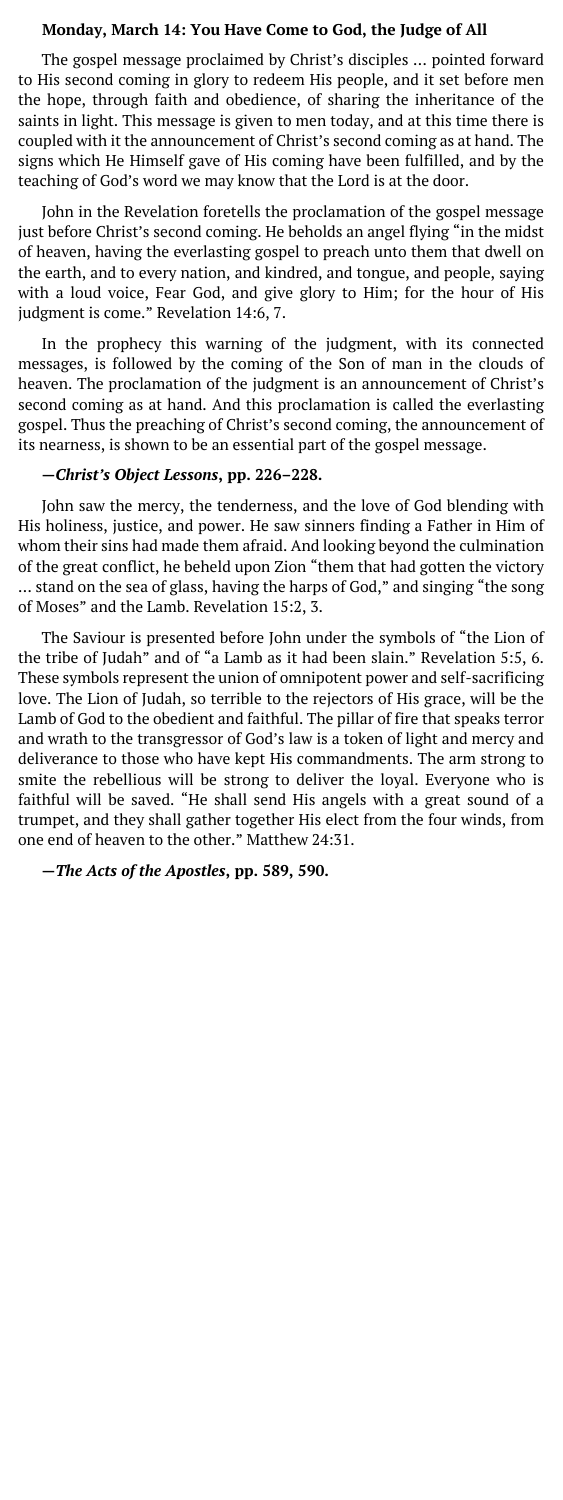#### **Tuesday, March 15: Shake the Heavens and the Earth**

[On] December 16, 1848, the Lord gave me a view of the shaking of the powers of the heavens. I saw that when the Lord said "heaven," in giving the signs recorded by Matthew, Mark, and Luke, He meant heaven, and when He said "earth" He meant earth. The powers of heaven are the sun, moon, and stars. They rule in the heavens. The powers of earth are those that rule on the earth. The powers of heaven will be shaken at the voice of God. Then the sun, moon, and stars will be moved out of their places. They will not pass away, but be shaken by the voice of God.

Dark, heavy clouds came up and clashed against each other. The atmosphere parted and rolled back; then we could look up through the open space in Orion, whence came the voice of God. The Holy City will come down through that open space. I saw that the powers of earth are now being shaken and that events come in order. War, and rumors of war, sword, famine, and pestilence are first to shake the powers of earth, then the voice of God will shake the sun, moon, and stars, and this earth also.

## **—***Early Writings***, p. 41.**

It will not be long until the gathering storm will burst upon the world that is so asleep in sin. … When the earth is reeling to and fro like a drunkard, when the heavens are shaking, and the great day of the Lord has come, who shall be able to stand? One object they behold in trembling agony from which they will try in vain to escape. "Behold, he cometh with clouds; and every eye shall see him" (Revelation 1:7). …

That Lamb whose wrath will be so terrible to the scorners of His grace will be grace and righteousness and love and blessing to all who have received Him. The pillar of cloud that was dark with terror and avenging wrath to the Egyptians, was to the people of God a pillar of fire for brightness. So will it be to the Lord's people in these last days. The light and glory of God to His commandment-keeping people are darkness to the unbelieving. They see that it is a fearful thing to fall into the hands of the living God. The arm, long stretched, strong to save all who come unto Him, is strong to execute His judgment upon all who would not come unto Him that they might have life. God grant that while mercy still lingers, while the voice of invitation is still heard, there will be a turning unto the Lord. The sure provision has been made to shelter every soul and shield those who have kept His commandments until the indignation be overpast.

## **—***That I May Know Him***, p. 356.**

In mercy to the world, God blotted out its wicked inhabitants in Noah's time. In mercy He destroyed the corrupt dwellers in Sodom. Through the deceptive power of Satan the workers of iniquity obtain sympathy and admiration, and are thus constantly leading others to rebellion. It was so in Cain's and in Noah's day, and in the time of Abraham and Lot; it is so in our time. It is in mercy to the universe that God will finally destroy the rejecters of His grace.

## **—***The Great Controversy***, p. 543.**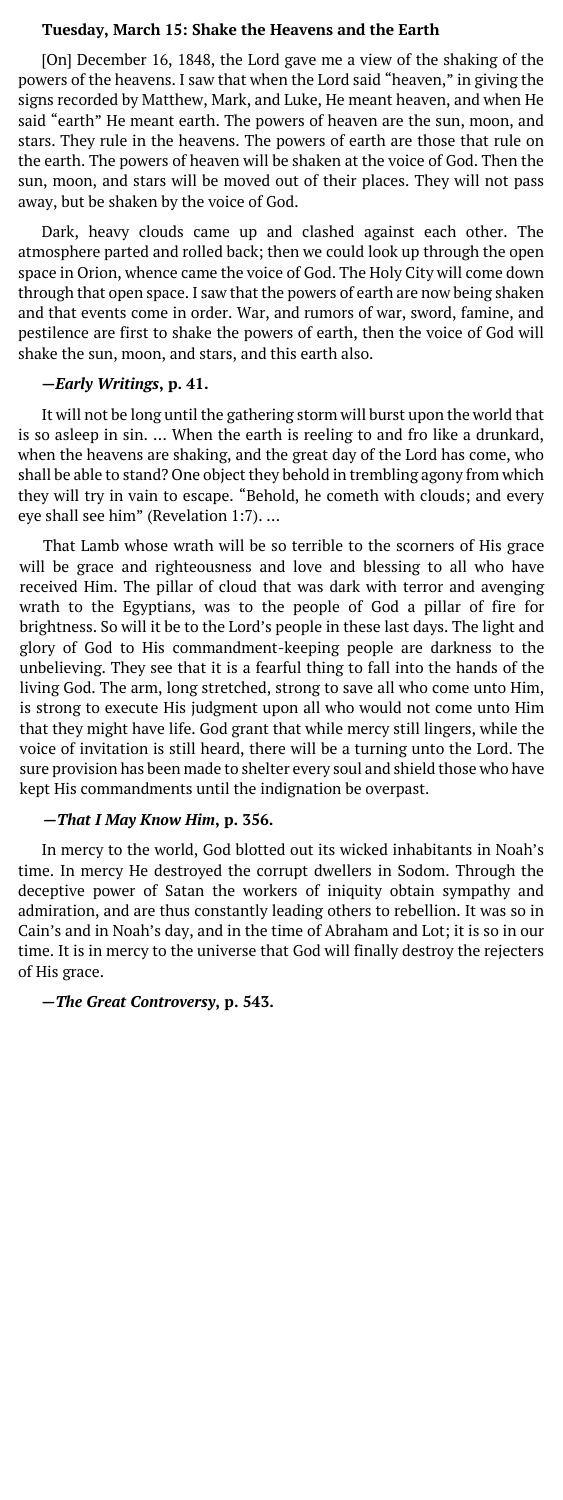## **Wednesday, March 16: An Unshakable Kingdom**

The follower of Christ will meet with … spiritualistic interpretations of the Scriptures, but he is not to accept them. His voice is to be heard in clear affirmation of the eternal truths of the Scriptures. Keeping his eyes fixed on Christ, he is to move steadily forward in the path marked out, discarding all ideas that are not in harmony with His teaching. The truth of God is to be the subject for his contemplation and meditation. He is to regard the Bible as the voice of God speaking directly to him. Thus he will find the wisdom which is divine.

The knowledge of God as revealed in Christ is the knowledge that all who are saved must have. This is the knowledge that works transformation of character. Received into the life, it will re-create the soul in the image of Christ. This is the knowledge that God invites His children to receive, beside which all else is vanity and nothingness.

In every generation and in every land the true foundation for character building has been the same—the principles contained in the word of God. The only safe and sure rule is to do what God says. "The statutes of the Lord are right," and "he that doeth these things shall never be moved." Psalms 19:8; 15:5.

# **—***The Acts of the Apostles***, pp. 474, 475.**

Those who are partakers of the divine nature will not give way to temptation. The enemy is working with all his might to overcome those who are striving to live the Christian life. He comes to them with temptations, in the hope that they will yield. Thus he hopes to discourage them. But those who have planted their feet firmly on the Rock of Ages will not yield to his devices. They will remember that God is their Father and Christ their Helper. The Saviour came to our world to bring to every tried, tempted soul strength to overcome even as He overcame. I know the power of temptation; I know the dangers that are in the way; but I know, too, that strength sufficient for every time of need is provided for those who are struggling against temptation.

#### **—***Messages to Young People***, p. 81.**

He that is to come says, "Behold, I come quickly; and My reward is with Me, to give every man according as his work shall be." Every good deed done by the people of God as the fruit of their faith, will have its corresponding reward. As one star differeth from another star in glory, so will believers have their different spheres assigned them in the future life. …

When a man dies, his influence does not die with him; but it lives on, reproducing itself. The influence of the man who was good and pure and holy lives on after his death, like the glow of the descending sun, casting its glories athwart the heavens, lighting up the mountain peaks long after the sun has sunk behind the hill. So will the works of the pure and the holy and the good reflect their light when they no longer live to speak and act themselves. Their works, their words, their example will forever live. "The righteous shall be in everlasting remembrance."

**—***Testimonies to Ministers and Gospel Workers***, pp. 428, 429.**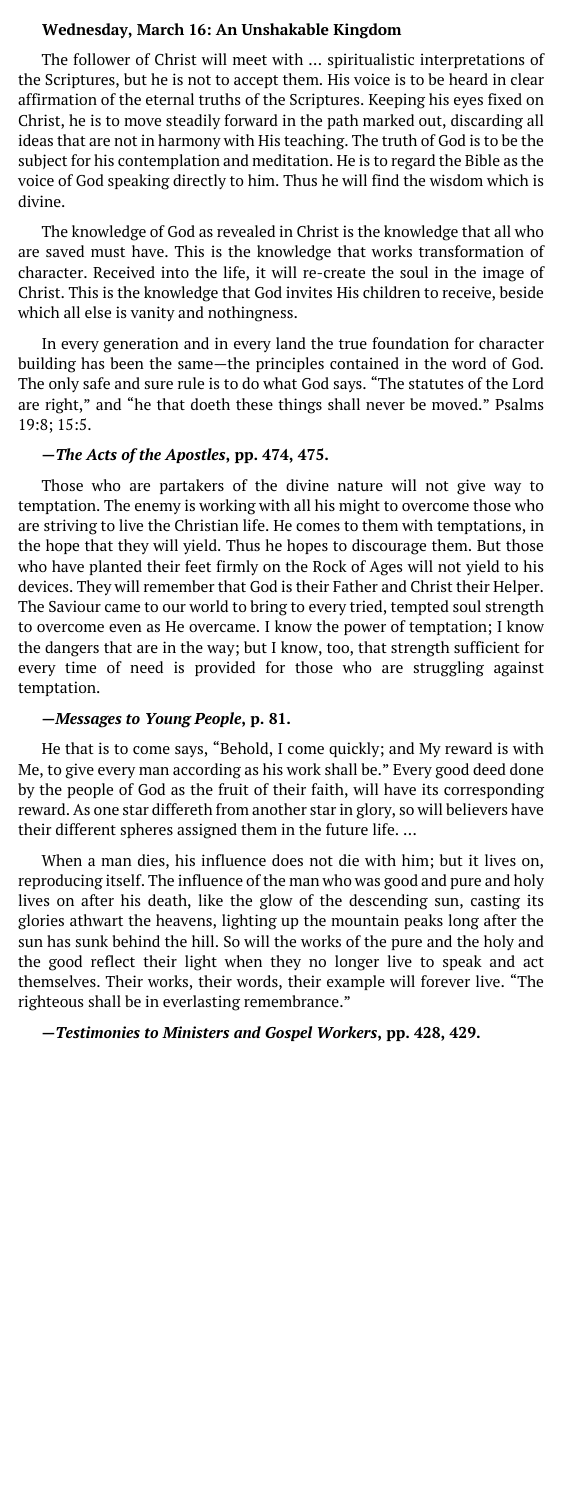## **Thursday, March 17: Let Us Be Grateful**

Wherefore we receiving a kingdom which cannot be moved, let us have grace, whereby we may serve God acceptably with reverence and godly fear. Hebrews 12:28. …

The Christian is to be prepared for the doing of a work that reveals kindness, forbearance, long-suffering, gentleness, patience. The cultivation of these precious gifts is to come into the life of the Christian, that, when called into service by the Master, he may be ready to use his highest powers in helping and blessing those around him.

## **—***In Heavenly Places***, p. 330.**

There are many who profess to be Christ's followers and yet are not doers of His Word. They do not relish this Word because it presents service which is not agreeable to them. …

The essence and flavor of all obedience is the outworking of a principle within—the love of righteousness, the love of the law of God. The essence of all righteousness is loyalty to our Redeemer, doing right because it is right. …

… When the love of Christ enters the heart we strive to imitate the character of Christ. … The more we study the life of Christ with a heart to learn, the more Christlike we become. Into the heart of every true doer of the Word the Holy Spirit infuses clear understanding. The more we crucify selfish practices by imparting our blessings to others and by exercising our God-given ability, the more the heavenly graces will be strengthened and increased in us. We will grow in spirituality, in patience, in fortitude, in meekness, in gentleness.

## **—***That I May Know Him***, p. 118.**

Our God is a tender, merciful Father. His service should not be looked upon as a heart-saddening, distressing exercise. It should be a pleasure to worship the Lord and to take part in His work. God would not have His children, for whom so great salvation has been provided, act as if He were a hard, exacting taskmaster. He is their best friend; and when they worship Him, He expects to be with them, to bless and comfort them, filling their hearts with joy and love. The Lord desires His children to take comfort in His service and to find more pleasure than hardship in His work. He desires that those who come to worship Him shall carry away with them precious thoughts of His care and love, that they may be cheered in all the employments of daily life, that they may have grace to deal honestly and faithfully in all things. …

The soul may ascend nearer heaven on the wings of praise. God is worshiped with song and music in the courts above, and as we express our gratitude we are approximating to the worship of the heavenly hosts. "Whoso offereth praise glorifieth" God. Psalm 50:23. Let us with reverent joy come before our Creator, with "thanksgiving, and the voice of melody." Isaiah 51:3.

**—***Steps to Christ***, pp. 103, 104.**